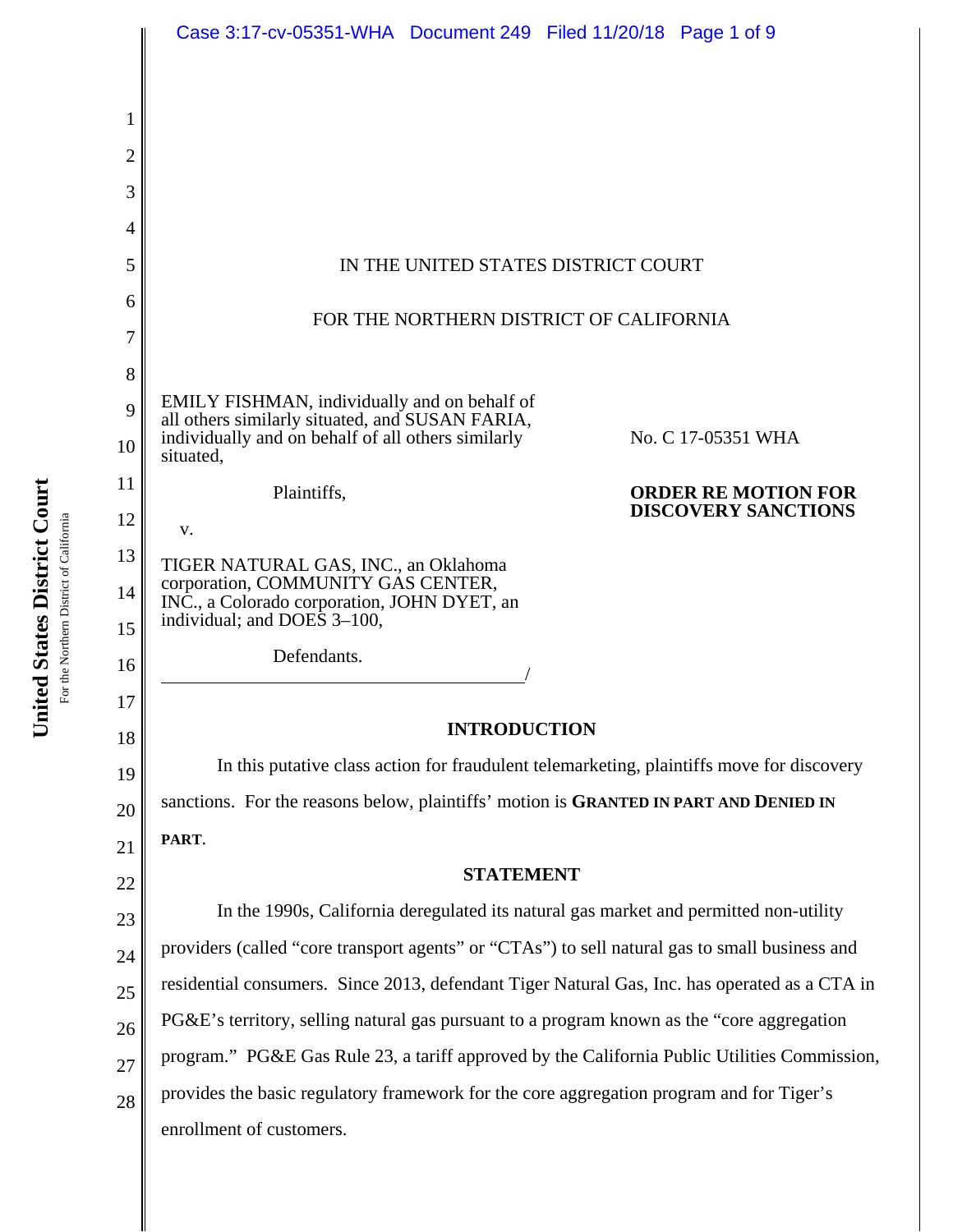## Case 3:17-cv-05351-WHA Document 249 Filed 11/20/18 Page 2 of 9

| 1                   | Gas Rule 23 sets forth several requirements. With respect to the enrollment of                                                                                                                                                                       |
|---------------------|------------------------------------------------------------------------------------------------------------------------------------------------------------------------------------------------------------------------------------------------------|
| $\overline{2}$      | customers, Gas Rule 23.D.1 has, at all relevant times, provided (Dkt. No. 203-2 at 21):                                                                                                                                                              |
| 3<br>$\overline{4}$ | The CTA or its authorized agent(s) shall comply with the<br>a.<br>Customer Sign-Up Process and obtain the Customer's<br>Authorization in accordance with the provisions of Schedule<br>G-CT – Core Gas Aggregation Service.                          |
| 5<br>6<br>7         | The CTA, or its authorized agent(s), shall not make, with<br>$\mathbf b$ .<br>dishonest, fraudulent, or deceitful intent, material verbal or<br>written misrepresentations in the course of soliciting or<br>serving core gas aggregation customers. |
| 8<br>9<br>10        | The CTA or its authorized agent(s) shall not with dishonest,<br>$\mathbf{C}$ .<br>fraudulent, or deceitful intent act to substantially benefit the<br>CTA or its employees, agents, or representatives, or to<br>disadvantage customers.             |
| 11                  | Note well that all three of the foregoing cover the CTA "or its authorized agent(s)."                                                                                                                                                                |
| 12                  | When a CTA enrolled a customer by telephone, Gas Rule 23.E.2.i.11 has, at all relevant                                                                                                                                                               |
| 13                  | times, stated that "[t]he CTA shall retain the audio recording of the sales call for one (1) year                                                                                                                                                    |
| 14                  | and the TPV [third-party verification] of the Customer's enrollment for two (2) years" (id. at                                                                                                                                                       |
| 15                  | 27). This provision is central to our dispute. Also note well that, unlike above, this provision                                                                                                                                                     |
| 16                  | imposes a duty only on the CTA, not both the CTA or its authorized agent.                                                                                                                                                                            |
| 17                  | Tiger hired defendant Community Gas Center, Inc. to conduct telemarketing. Defendant                                                                                                                                                                 |
| 18                  | John Dyet owned several telemarketing companies, including CGC. Beginning in 2014, CGC                                                                                                                                                               |
| 19                  | called PG&E customers to promote Tiger's capped-rate program, pursuant to which program                                                                                                                                                              |
| 20                  | Tiger's supply rate for natural gas would be capped at \$0.69 per therm (and the gas would be                                                                                                                                                        |
| 21                  | delivered via the PG&E system). This case stems from alleged misrepresentations made during                                                                                                                                                          |
| 22                  | these phone solicitations to PG&E's customers.                                                                                                                                                                                                       |
| 23                  | Plaintiff Emily Fishman enrolled in Tiger's capped-rate program in August 2015.                                                                                                                                                                      |
| 24                  | CGC's call to Fishman consisted of two parts: (1) a sales pitch, and (2) a third-party                                                                                                                                                               |
| 25                  | verification call ("TPV"). During the sales pitch, CGC's telemarketer made several alleged                                                                                                                                                           |
| 26                  | misrepresentations to Fishman, including that (a) the California Public Utilities Commission                                                                                                                                                         |
| 27                  | had processed a request from PG&E to increase its <i>supply</i> rates (as opposed to delivery rates),                                                                                                                                                |
| 28                  | (b) Tiger's capped-rate, or "price-protection," program was a "free" program that would protect                                                                                                                                                      |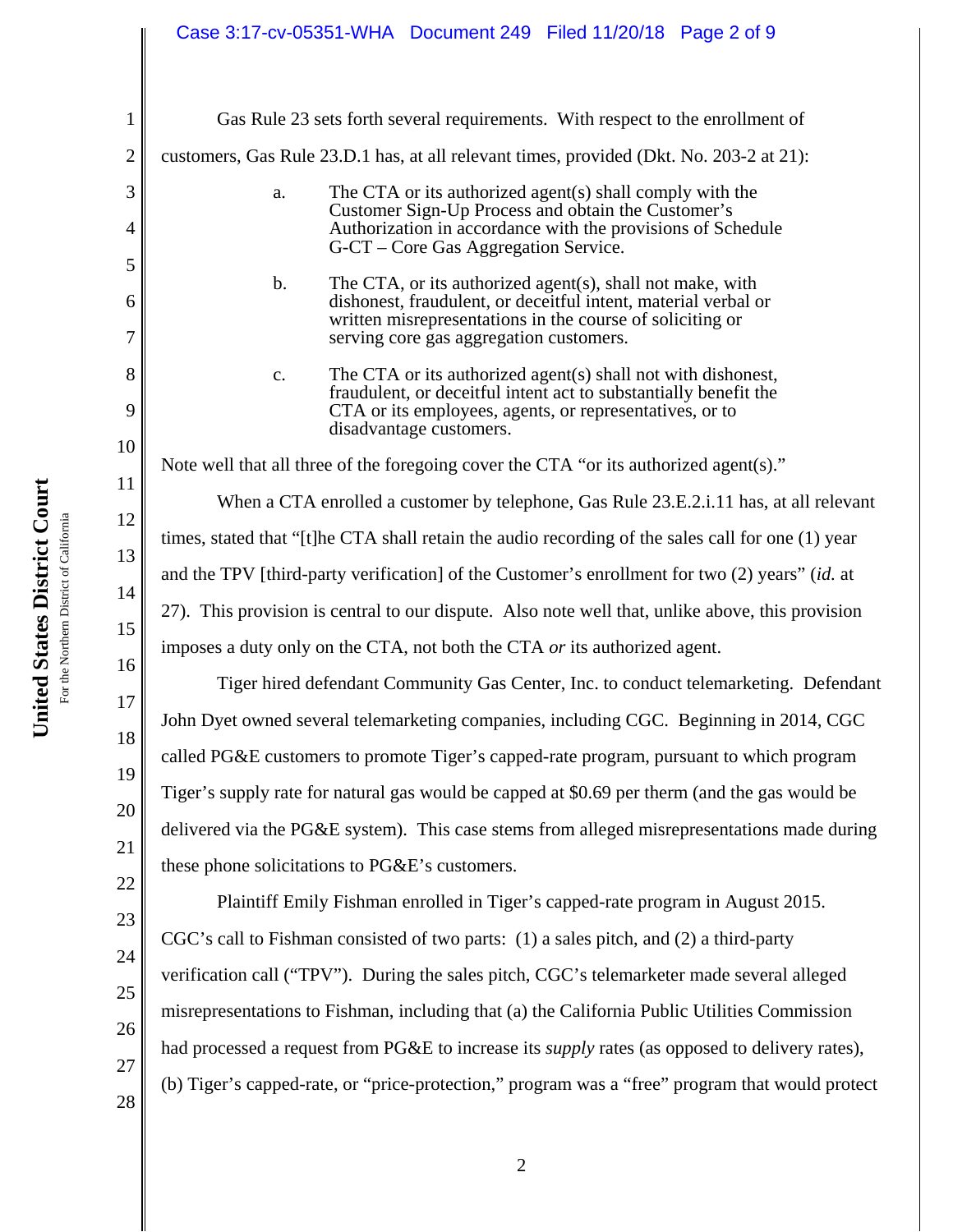## Case 3:17-cv-05351-WHA Document 249 Filed 11/20/18 Page 3 of 9

1 2 customers from PG&E's supply-rate increases, and (c) Tiger's rate for natural gas would be "a variable rate based on the market price."

3 4 5 6 7 8 9 10 11 12 13 14 15 16 17 18 19 20 21 22 23 24 25 26 27 28 Before CGC stopped marketing Tiger's program in March 2016, it made tens of thousands of calls to putative class members. Despite the volume of telemarketing calls made by CGC, and despite Gas Rule 23 requiring the CTA (Tiger) to retain recordings of these calls, Tiger produced only one sales pitch recording — the call made to Fishman — the only recording it claimed to have (since this motion was filed, Tiger has produced four more). Specifically, in July 2016, Fishman (through counsel) sent Tiger a demand letter alleging that Tiger had made misrepresentations during a telemarketing call and on Tiger's website. The letter also stated that Fishman believed her claims were typical of other consumers (Dkt. Nos. 177-1 Exh. 32A). A preservation letter accompanied this demand: I am notifying you that Tiger must not destroy evidence in its possession. I am referring to marketing materials (include telemarketing scripts), customer acquisition reports, customer information, pricing analyses supporting alleged savings vs. PG&E, contents of and records of changes to the Tiger website, records of customer complaints, and any other documents which Tiger (and it owners, officers, and employees) knows to be relevant to potential litigation. In August 2016, Tiger responded to these letters by sending Fishman copies of the recorded sales pitch and TPV call that CGC had made to her. Upon receiving Fishman's July 2016 letter, Tiger maintained all documents and ESI in its possession. For almost a year, Fishman and her counsel remained silent. In June 2017, Fishman reappeared when she sent a second demand letter to Tiger's counsel. This June 2017 letter further detailed Fishman's allegations against Tiger and cited to specific misrepresentations that Fishman alleged CGC made on the sales call (Dkt. No. 177-1 Exh. 32B). Fishman filed her initial complaint herein in August 2017. A month later, a year after the original demand and preservation letters from Fishman's counsel, Tiger emailed Dyet and directed him to preserve all documents and ESI related to the case. At the direction of counsel, Tiger also sought to obtain relevant documents and other materials (including any recorded sales calls) from CGC and Dyet (Dkt. Nos. 215-2, 220-1 Exh. 2).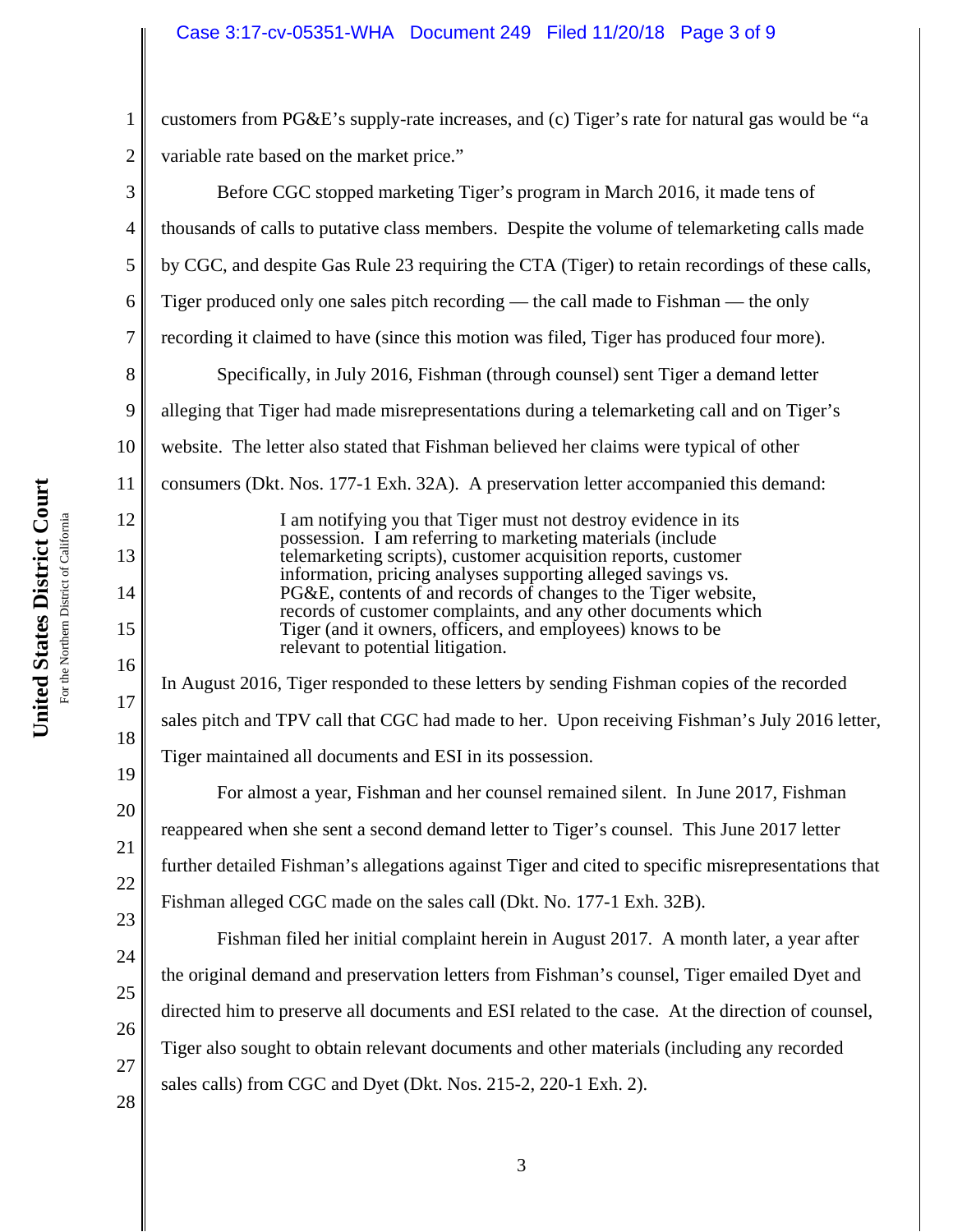| $\mathbf{1}$   | Fishman's counsel sent a second preservation letter to Tiger in October 2017, this time                                               |
|----------------|---------------------------------------------------------------------------------------------------------------------------------------|
| $\overline{2}$ | more specifically referencing recordings of sales calls (Dkt. No. 177-1, Exh. 33):                                                    |
| 3              | Recordings of customer acquisition telemarketing calls that                                                                           |
| 4              | Community Gas Center ("CGC") made on behalf of Tiger to<br>prospective customers certainly falls within that broad description        |
| 5              | of materials relevant to litigation about Tiger's natural gas price<br>protection program. However, I did not expressly include       |
| 6              | recordings of the calls because I did not know, on July 8, 2016,<br>that Tiger/CGC was recording calls without disclosure or consent. |
| 7              | Therefore, by this letter, I am expressly extending plaintiffs'                                                                       |
| 8              | demand for preservation of evidence to include recordings of<br>Tiger/CGC's sales calls and verification calls to prospective         |
| 9              | customers, along the lines of what Mr. Klatt provided me for<br>Plaintiff Emily Fishman on August 28–29, 2016.                        |
| 10             | During the course of this litigation, plaintiffs propounded discovery requests on Tiger                                               |
| 11             | which sought copies of sales calls made to putative class members. Ultimately, Tiger stipulated                                       |
| 12             | that it had no sales call recordings in its possession, custody, or control other than the Fishman                                    |
| 13             | recording that had already been produced. Plaintiffs propounded similar discovery requests on                                         |
| 14             | CGC and Dyet. Dyet responded that he "[did] not believe" he had any such recordings or                                                |
| 15             | documents. CGC failed to respond. Plaintiffs also subpoenaed various third-party                                                      |
| 16             | telemarketing companies owned by Dyet. Those third parties also failed to respond.                                                    |
| 17             | In contrast to the sales pitches, Tiger has maintained copies of all TPV's for putative                                               |
| 18             | class members. Recordings of these TPV calls are accordingly not at issue in this motion.                                             |
| 19             | For its part, Tiger also requested sales pitch recordings from CGC in the course of this                                              |
| 20             | litigation. When CGC did not provide the recordings as requested, Tiger learned that CGC may                                          |
| 21             | not have complied with Gas Rule 23's requirements regarding the recording and retention of                                            |
| 22             | sales calls. Tiger asserted that this failure amounted to a breach of the parties' Master Energy                                      |
| 23             | Marketing Agreement — which required CGC to "comply with all utility federal, state, and                                              |
| 24             | local laws, regulations and rules as well as industry best practices" — and subsequently                                              |
| 25             | terminated the agreement in June 2018, although by then CGC has long since ceased operations                                          |
| 26             | anyway (Dkt. Nos. 214-4, 215-2).                                                                                                      |
| 27             | In light of Tiger's (and CGC's) failure to retain the recordings of the sales pitches,                                                |
| 28             | plaintiffs now seek an order prohibiting defendants from introducing any evidence in an attempt                                       |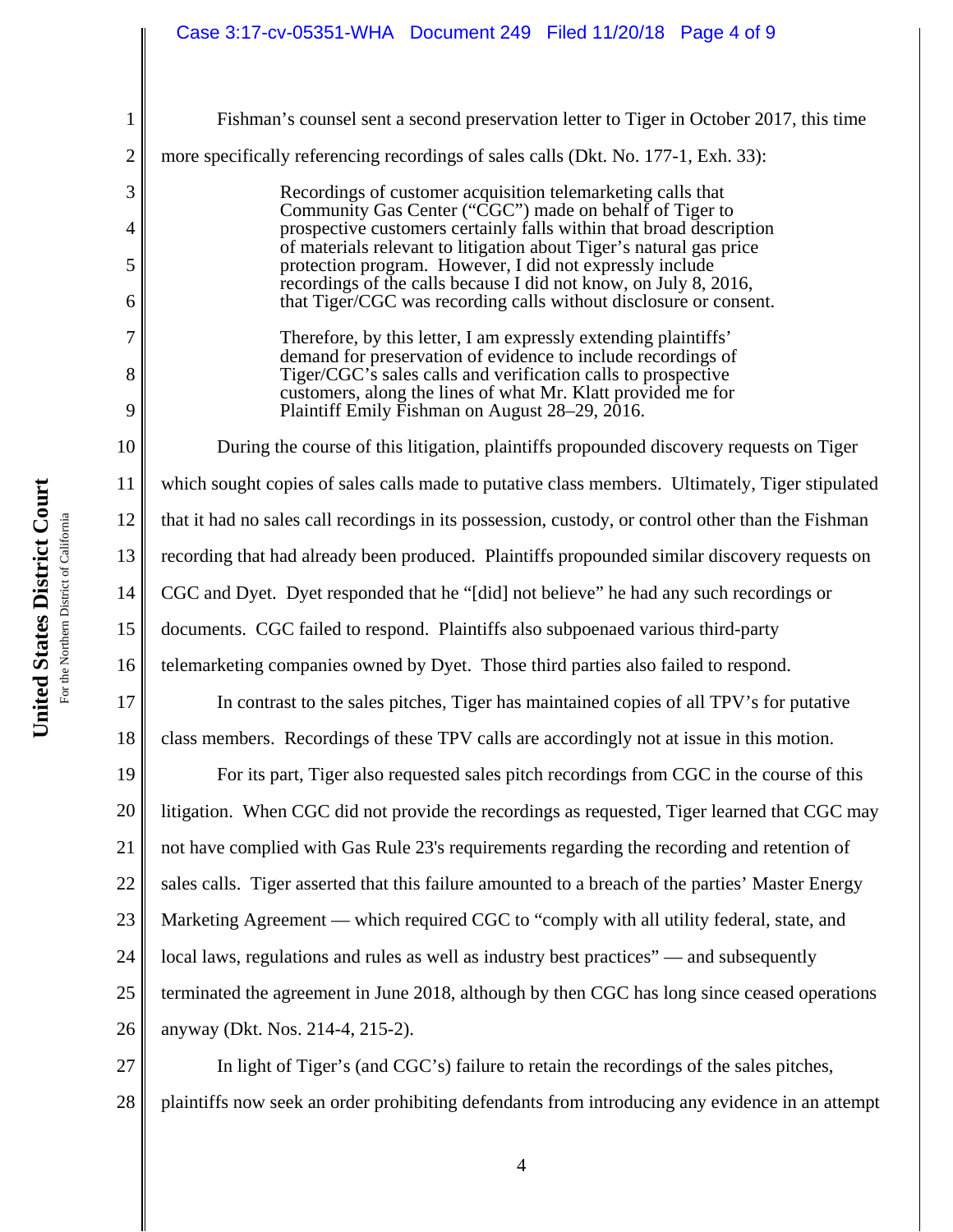#### Case 3:17-cv-05351-WHA Document 249 Filed 11/20/18 Page 5 of 9

4 6 to show that any putative class member received a sales call different from the sales call received by Fishman. On October 23, plaintiffs deposed Dyet on the limited issues of defendants' preservation efforts and CGC's and Tiger's purported joint-defense agreement. During that deposition, Dyet represented that although some sales pitches were recorded, CGC may not have been recording them as a matter of course (Dkt. Nos. 196, 218-8). This order follows full briefing and oral argument.

#### **ANALYSIS**

8 9 10 11 12 13 14 15 16 17 18 FRCP 37(e) sanctions are available when "electronically stored information that should have been preserved in the anticipation or conduct of litigation is lost because a party failed to take reasonable steps to preserve it, and [the information] cannot be restored or replaced through additional discovery." Two categories of sanctions exist. *First*, where the district court finds that the loss of information has prejudiced the moving party, the district court may order "measures no greater than necessary to cure the prejudice." FRCP 37(e)(1). *Second*, where the district court finds that the offending party "acted with the intent to deprive another party of the information's use in the litigation," the district court may require an adverse evidentiary presumption, dismiss the case, or enter default judgment. FRCP 37(e)(2). The issue presented is the extent to which CGC's call to Fishman should be considered representative of calls made to all putative class members.

19

27

28

1

2

3

5

7

### **1. ANTICIPATION OF LITIGATION.**

20 21 22 23 24 25 26 "Many court decisions hold that potential litigants have a duty to preserve relevant information when litigation is reasonably foreseeable. Rule 37(e) is based on this common-law duty." FRCP 37(e) Advisory Committee's Note to 2015 Amendment. This order finds that litigation was reasonably foreseeable in July 2016 when Fishman sent her first demand and preservation letter. A reasonable party in Tiger's position would have foreseen putative class litigation regarding misleading telemarketing calls. The issue accordingly becomes whether or not Tiger took reasonable steps to preserve relevant evidence.

5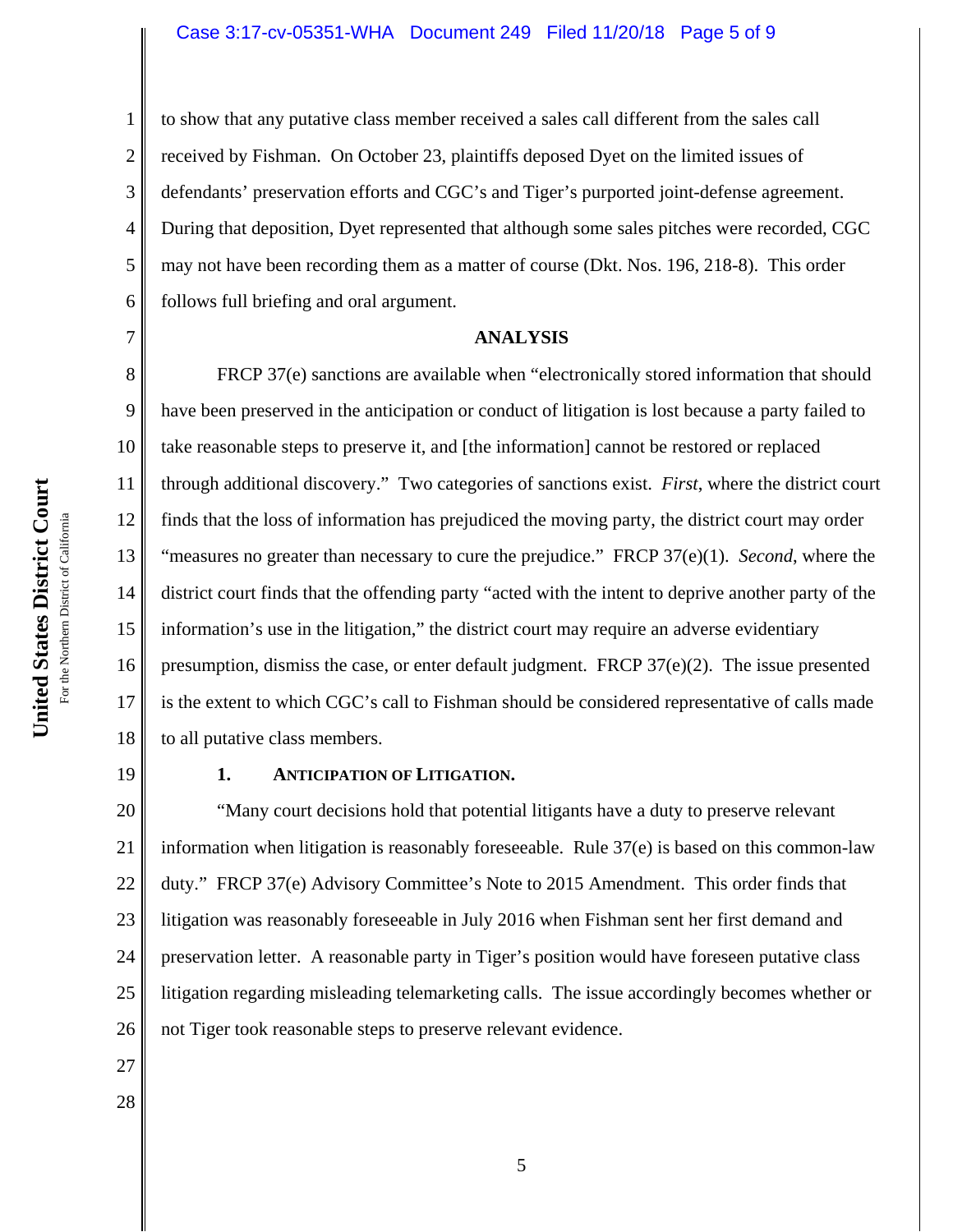#### **2. REASONABLE STEPS.**

2 3 4 5 6 7 8 9 10 11 12 13 14 15 As an initial matter, where a customer enrolled in Tiger's program over the phone, Tiger had an obligation under Gas Rule 23 to "retain the audio recording of the sales call for one (1) year and the TPV of the Customer's enrollment for two (2) years" (Dkt. No. 230-2 at 27). Although Tiger maintained copies of all TPV recordings, it has eventually developed that Tiger did not retain recordings of the sales pitches made to putative class members. Attempting to skirt this responsibility under Gas Rule 23, Tiger argues that it operated on the understanding that CGC retained copies of the sales pitches. In support, Tiger points to a provision in its marketing agreement with CGC by which both parties agreed to "comply with all utility, federal, state, and local laws, regulations and rules as well as industry accepted business practices." But nothing in Gas Rule 23 indicated that Tiger's responsibility to maintain recordings was delegable. In fact, the text of Gas Rule 23 indicated the opposite. Certain provisions of Gas Rule 23, such as Rule 23.D.1's consumer protection provisions, imposed obligations on "the CTA *or its authorized agent(s).*" Rule 23.E.2.i, by contrast, imposed its obligations directly *on the CTA* (and the CTA only) to retain audio recordings.

16 17 18 19 20 21 22 23 24 The record further demonstrates that Tiger failed to take reasonable steps to obtain and to preserve the recordings. To be sure, Tiger may have at all times maintained relevant documents and ESI in its immediate possession. Nonetheless, Tiger blithely assumed that CGC and Dyet would preserve evidence within *their* possession. After receiving Fishman's demand and preservation letter in July 2016, Tiger quickly obtained a recording of Fishman's sales call from Dyet and CGC. Yet while Fishman's earliest letter made reference to a potential class action, Tiger made no efforts to obtain or otherwise preserve any other sales pitches. Instead, it sadly appears that Tiger waited until September 2017, after Fishman's filing of her original complaint in this action, to email Dyet and direct him to preserve materials relevant to this case.

25 26 27 28 This delay has turned out to be a mortal mistake. From what can be gleaned from the current record, CGC was a telemarketing company of little substance, and Dyet has since moved on to establish a string of such companies. During that delay, it appears that Dyet and CGC may have destroyed all but a few other recordings of sales pitches, thus explaining why

1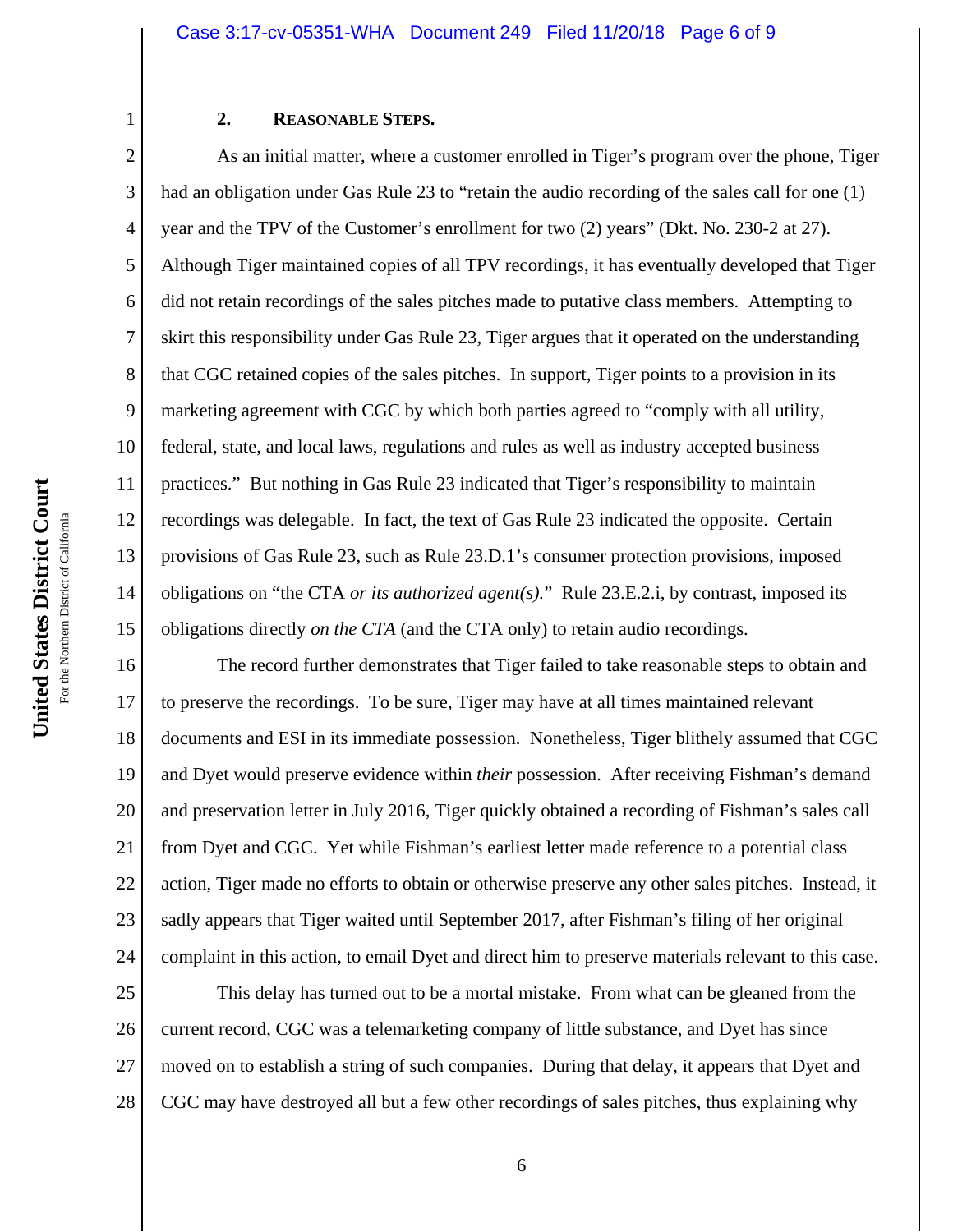#### Case 3:17-cv-05351-WHA Document 249 Filed 11/20/18 Page 7 of 9

1 2 one of the only ones to survive was the recording provided to Fishman a year earlier. Once litigation loomed on the horizon, all others vanished.

Tiger, not CGC, had a responsibility to obtain and maintain recordings of sales pitches under Gas Rule 23. Moreover, Tiger failed to take any steps in July 2016 to ensure that, to the extent CGC possessed any such recordings, those recordings were not subsequently destroyed.

6 7 8 9 10 11 12 13 14 15 Tiger argues that nothing in the parties' marketing agreement "grants Tiger the right to obtain access to or exert possession over any records in CGC's possession." This ignores that CGC agreed (in the same agreement) to "[s]ubmit to [Tiger] the applicable Customer Contracts executed by Customer(s)," with the agreement defining "Customer Contracts" to include "a verbal recorded telephonic process serving as an oral enrollment method, utilizing a third party verification (TPV) company as necessary, indicating Customers' authorization to receive services(s) from [Tiger]." The record is also clear that when Tiger asked CGC for copies of the Fishman recording, CGC provided it. The deposition testimony of Rachel Harvick Strealy, Tiger's Marketing Coordinator, also indicates that Tiger received copies of sales call recordings upon request when a customer complaint arose (Dkt. Nos. 214-4, 215-1).

16 17 18 19 20 21 22 23 24 It is no excuse that Fishman's earliest preservation letter did not specifically direct Tiger to preserve sales pitches. It is also not dispositive that Fishman waited until October 2017 to specifically request that Tiger preserve recordings of sales calls. A reasonable party in Tiger's position would have understood such evidence to be relevant based on the earliest letter's allegations concerning misleading telemarketing calls, a letter that referenced a putative class action and which demanded preservation of evidence. Indeed, by quickly obtaining a copy of Fishman's sales call and turning it over to plaintiffs' counsel, Tiger's own pre-litigation conduct demonstrates that it viewed such evidence as relevant. Moreover, is it of no moment that Tiger terminated its marketing agreement with CGC in *2018* upon learning of CGC's failure to

For the Northern District of California For the Northern District of California

25

26

27

28

3

4

5

**United States District Court**

United States District Court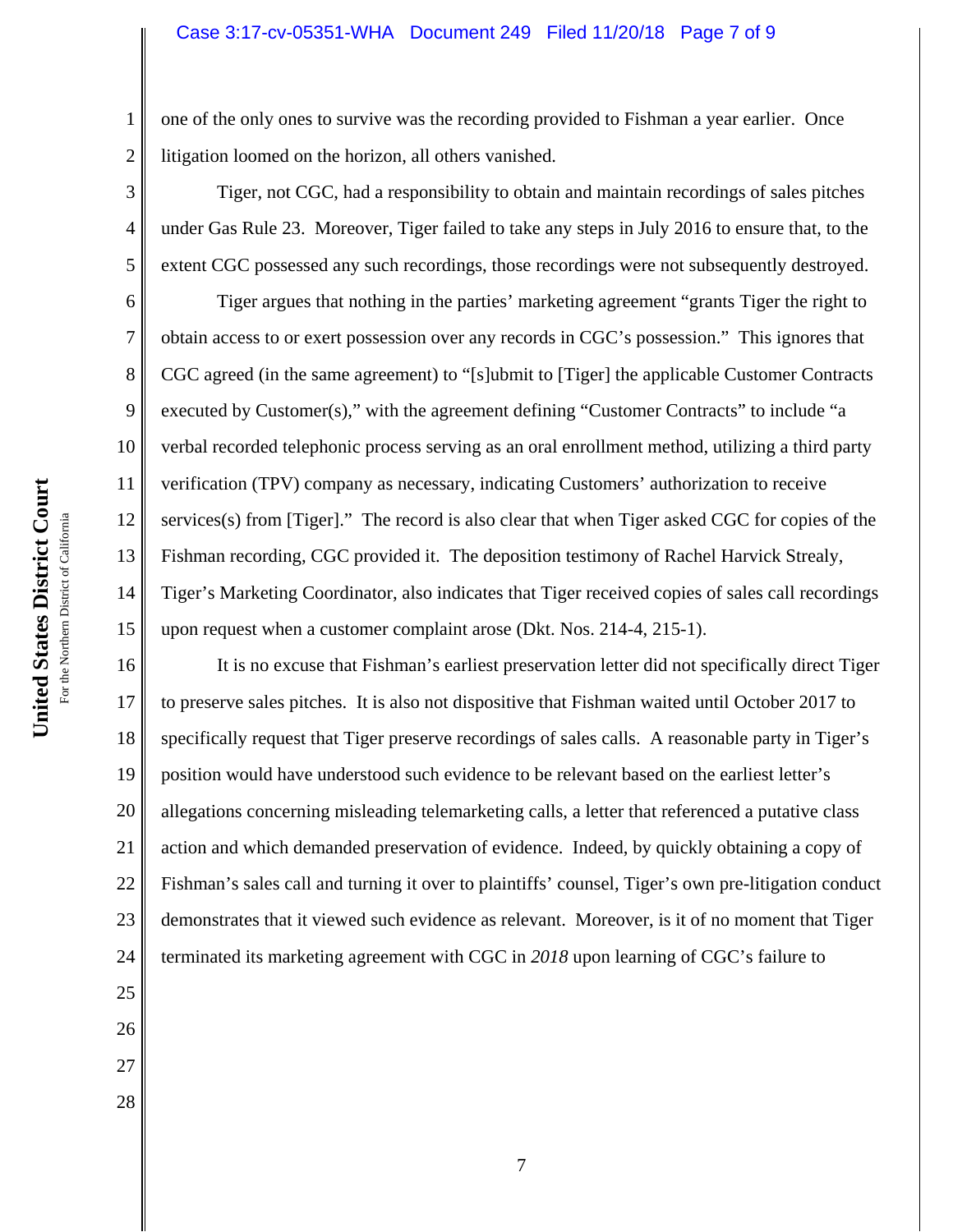2 maintain recordings of sales calls. This *post hac* decision fails to speak to the reasonableness of Tiger's failure to preserve evidence before that point.<sup>1</sup>

1

3

5

6

7

8

9

11

**3. PREJUDICE.**

4 10 As plaintiffs' parallel motion for class certification demonstrates, plaintiffs have been prejudiced by Tiger's failure to take reasonable steps to preserve recorded sales calls. This order rejects Tiger's argument that plaintiffs have failed to show that these recordings "cannot be restored or replaced through additional discovery," FRCP 37(e), as Tiger offers no suggestions as to an evidentiary substitute. Although Tiger has produced telemarketing scripts it contends were used by CGC during sales pitches, the call to Fishman indisputably deviated from those scripts, rendering them suspect.

\* \* \*

12 13 14 15 16 17 18 19 20 21 22 23 24 To ameliorate the prejudice to plaintiffs, this litigation will proceed as follows. At trial, jury will be informed of the foregoing destruction of evidence (either by evidence put on by counsel or via an instruction) and the jury will be permitted to decide whether or not the call made to Fishman was representative of the sales pitches made to the putative class members (both in terms of content and the fact that the call was recorded). The jury could alternatively decide, for example, that the telemarketing scripts produced by Tiger are more representative of the calls made to the putative class. Whether the same course of conduct occurred class-wide will be for the jury to determine (and in the Court's view it would be reasonable to so find). Moreover, the Fishman sales pitch arguably failed to request consent to record as required by Section 632 of the California Penal Code. The jury will likewise be allowed to infer that the other sales calls, had they been preserved, would have similarly been recorded without consent obtained up front. To this extent, plaintiffs' motion for discovery sanctions is **GRANTED**. Because the record thus far fails to demonstrate that Tiger "acted with the intent to deprive

- 25 26
- 27

<sup>28</sup> <sup>1</sup> Tiger also argues that plaintiffs themselves have failed to preserve evidence. That may very well be so. Plaintiffs' failures, however, do not excuse Tiger's. To the extent appropriate, Tiger should bring its own FRCP 37(e) motion to remedy any spoliation by plaintiffs.